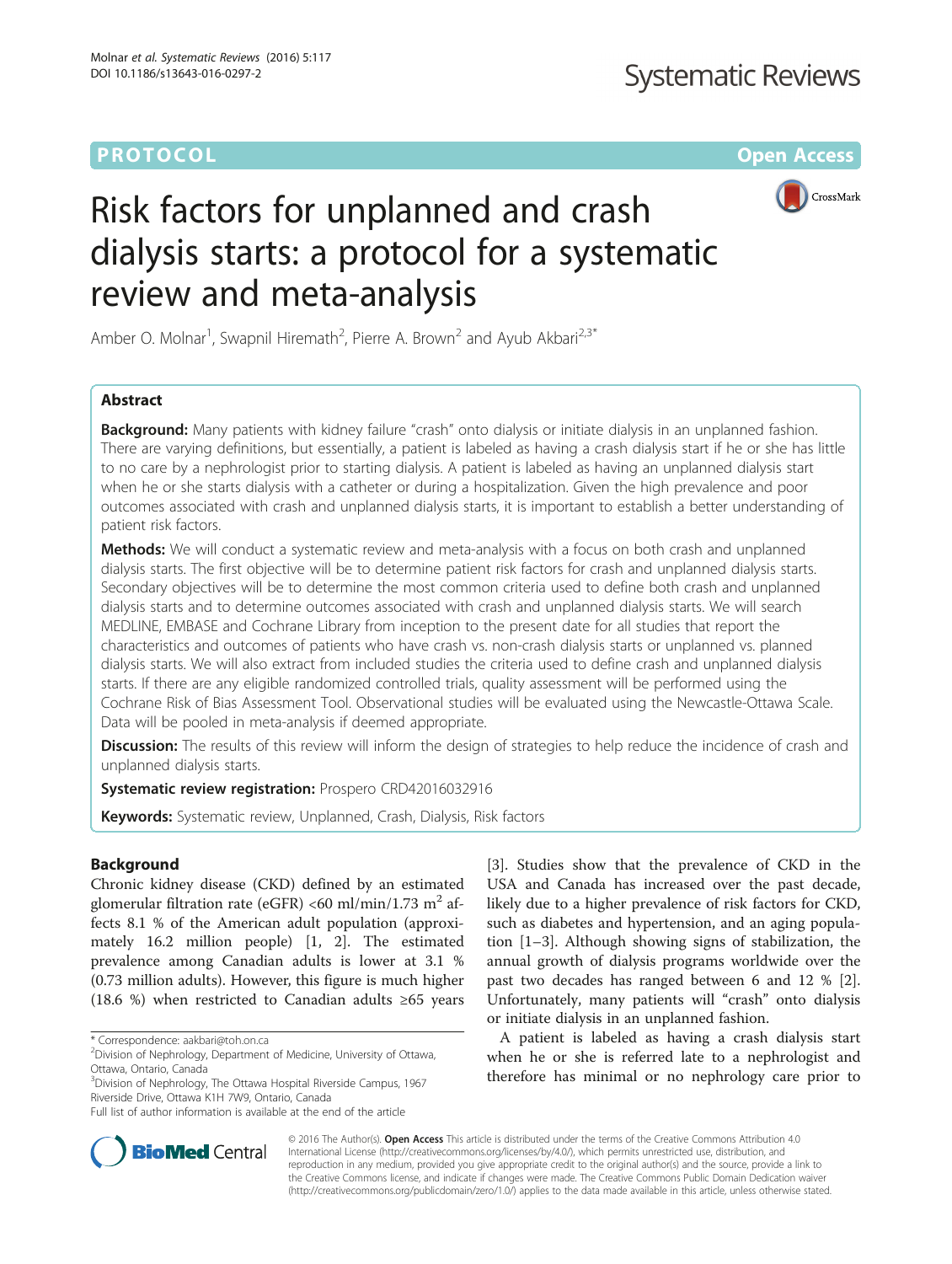starting dialysis [\[4](#page-4-0)]. An unplanned dialysis start is when a patient does not start dialysis using his or her chosen modality, starts dialysis during a hospitalization or, in certain studies, starts dialysis with a central venous catheter (CVC) as opposed to a permanent access (arteriovenous fistula (AVF), arteriovenous graft (AVG), or peritoneal dialysis catheter) [[5\]](#page-4-0). Unfortunately, there is no consensus definition on the exact timing of referral that qualifies a patient as "crashing" onto dialysis. Various studies have used different time cutoffs, ranging from referral to a nephrologist within 90 days to 12 months of dialysis initiation [\[6](#page-4-0)–[13](#page-4-0)]. Certain studies have also used a definition that includes the number of nephrologist visits in the year prior to dialysis initiation [\[6](#page-4-0), [7](#page-4-0)]. The criteria used to define an unplanned dialysis initiation also differ across studies [\[5](#page-4-0)].

The prevalence of crash or unplanned dialysis starts varies somewhat in the literature, likely in large part due to inconsistent definitions across studies, but overall, the prevalence is high. Studies have found that 23 to 38 % of patients "crash" onto dialysis [\[8](#page-4-0), [14](#page-4-0)–[16](#page-4-0)], and 33 to 63 % of patients initiate dialysis in an unplanned fashion [[10, 17](#page-4-0)–[22](#page-4-0)]. Crash or unplanned dialysis starts are both associated with increased patient morbidity and mortality and lower quality-of-life scores [\[4, 5](#page-4-0), [10, 23](#page-4-0)–[26\]](#page-4-0).

Given the high prevalence and poor outcomes associated with crash and unplanned dialysis starts, we plan to conduct a systematic review with the objective of determining patient risk factors. This will hopefully help clinicians better detect at-risk patients and help to design strategies with the aim of minimizing the incidence of crash and unplanned dialysis starts. As well, consensus definitions are needed to help with the conduct of future studies. The systematic review will be conducted in accordance with recommendations from the Preferred Reporting Items for Systematic Review and Meta-Analysis Protocols (PRISMA-P) 2015 statement (see Additional file [1:](#page-4-0) PRISMA-P + checklist.docx).

## Methods/design

## **Objectives**

We will conduct a systematic review with a focus on both crash and unplanned dialysis starts. The first objective will be to determine patient risk factors for crash and unplanned dialysis starts (comparator group non-crash or planned dialysis starts, respectively). Secondary objectives will be to determine the most commonly used criteria to define both crash and unplanned dialysis starts and to determine outcomes associated with crash and unplanned dialysis starts. The primary outcome of interest will be mortality. Secondary outcomes of interest will include quality of life, number of hospitalizations, duration of hospitalization, and cost.

## Search strategy

A comprehensive search strategy will be conducted using MEDLINE, EMBASE, and the Cochrane Library with the assistance of a librarian experienced in systematic reviews. A structured search strategy will be based on controlled vocabulary and relevant key terms and will be broad to prioritize sensitivity (see [Appendix](#page-3-0) which details the search strategy utilized). The references of included articles and existing reviews will be scanned for additional studies.

## Study selection

Identified titles and abstracts will be screened by two independent reviewers. If no abstract is available, the full text will be obtained unless the article can be confidently excluded by title alone. If there is any doubt as to whether or not a study can be excluded, a full-text screen will be performed to reduce the likelihood of incorrectly excluding a relevant study. Full-text versions of potentially eligible studies will be obtained and screened independently by each reviewer. Any disagreements will be reconciled by a third party. References will be cataloged using EndNote and study selection will be documented electronically using Excel.

## Inclusion criteria

The literature review will include studies that report the characteristics and outcomes of patients who have crash vs. non-crash dialysis starts or unplanned vs. planned dialysis starts. We will extract from included studies the criteria used to define crash and unplanned dialysis starts. We will include retrospective and prospective studies and interventional studies (non-randomized and randomized). Non-English articles will be included when there is a translator available at our institution. If no translator is available, then the article will be excluded. Databases will be screened from inception to the present date.

## Exclusion criteria

We will exclude studies published only in abstract form, case reports, case series, narrative reviews, editorials, letters, practice guidelines, and animal studies. Studies involving only pediatric patients or combined pediatric and adult patients where the data are not reported separately will be excluded.

## Data extraction

Data will be extracted by two independent reviewers using a standard data abstraction form. A number of variables related to study identification (author, number and location of centers, year of study, year of data collection), and study design (type of study, sample size, included patients) will be included. All criteria used to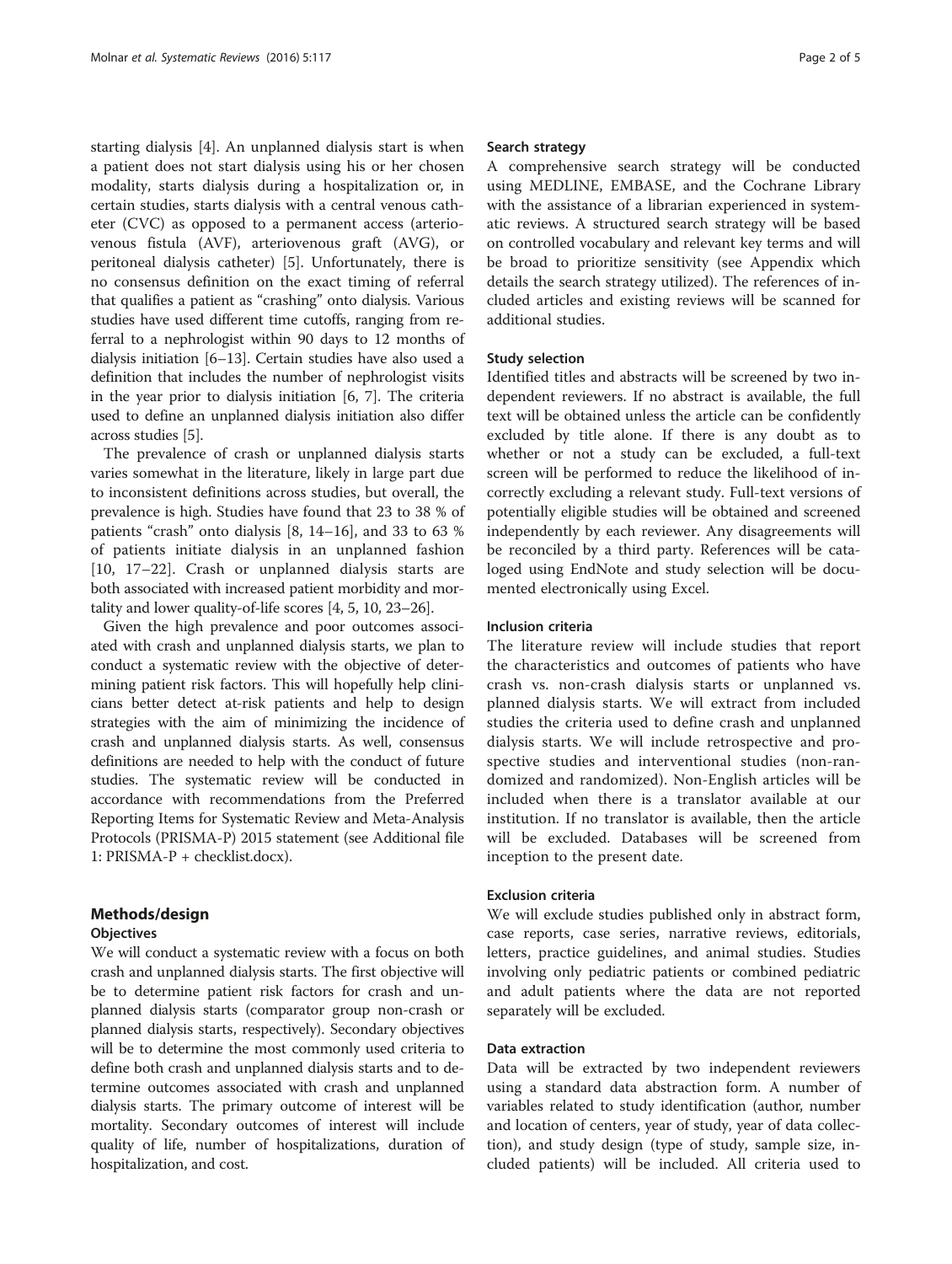define crash or unplanned dialysis starts and all reported patient characteristics/risk factors (i.e., age, reason for starting dialysis, blood test results) will be included. For patient characteristics that are continuous variables (i.e., age), the mean (SD) or median (IQR) values for the crash and non-crash or unplanned and planned dialysis groups will be included along with the reported  $p$  values. For patient characteristics that are categorical variables (i.e., sex) the numbers and/or percentages for the crash and non-crash or unplanned and planned dialysis groups will be included along with the reported  $p$  values. The association of reported patient characteristics with crash or unplanned dialysis starts will be recorded (adjusted odds ratio, 95 % confidence interval,  $p$  value). We will also record all potential confounders adjusted for in the analysis (i.e., age, sex, comorbidities).

Data on the following outcomes and their association with crash/non-crash or unplanned/planned dialysis starts will be recorded: mortality, quality of life, number of hospitalizations, duration of hospitalization, and cost. For categorical outcomes, we will record the number and percentage in each group. For continuous outcomes, we will record the mean (SD) or median (IQR) in each group. The association of each outcome with unplanned or crash dialysis starts will be recorded as reported in the study (i.e., odds ratio, hazard ratio, relative risk; 95 % confidence interval and p value). We will also record all potential confounders adjusted for in the analysis. If key data elements are missing in the manuscript of an included study, we will contact the corresponding author of the manuscript for the relevant data.

### Quality assessment

If there are any eligible randomized controlled trials, quality assessment will be performed using the Cochrane Risk of Bias Assessment Tool [\[27\]](#page-4-0). Observational studies will be evaluated using the Newcastle-Ottawa Scale. Bias will be assessed at both the outcome and study level.

#### Data synthesis and analysis

For all included studies, a detailed description of the results will be provided in table and text form. If enough studies report a particular risk factor for crash or unplanned dialysis starts or outcome associated with crash or unplanned dialysis starts, the data will be pooled in meta-analysis where possible. Our systematic review is meant to be exploratory, so we do not know in advance all of the risk factors, characteristics or outcomes that will be reported. We also do not know if the risk factors, characteristics, or outcomes will be consistently reported across studies. In the event that pooling of data is not feasible due to inadequate information or excessive heterogeneity, we will descriptively report the results for each risk factor and outcome. Heterogeneity will be assessed clinically (i.e., definitions used between studies for crash or unplanned dialysis starts, timing of reporting of outcomes) and statistically using the  $I^2$  statistic [[28\]](#page-4-0).  $I^2$  values of 25, 50, and 75 % correspond to low, medium, and high levels of heterogeneity, respectively. If meta-analyses are deemed suitable, they will be conducted using RevMan Software (pooled odds ratios or mean differences will be reported). Sensitivity analyses will be conducted based on the timing of nephrology referral used to define crash dialysis starts and the criteria used to define unplanned dialysis starts. Data permitting, we will analyze retrospective and prospective cohort studies separately. Also, data permitting, we will perform meta-regression treating study level reported temporary vascular access data as a covariate. Temporary access has been found to be more prevalent among crash dialysis starts and is associated with increased mortality [[4, 29](#page-4-0)].

## **Discussion**

In this systematic review, we will assess the risk factors for crash and unplanned dialysis starts. We will also determine the association of clinically important outcomes with crash and unplanned dialysis starts and the most commonly used criteria to define crash and unplanned dialysis starts. The prevalence of crash and unplanned dialysis starts is high  $[5, 8, 10, 14, 16-22]$  $[5, 8, 10, 14, 16-22]$  $[5, 8, 10, 14, 16-22]$  $[5, 8, 10, 14, 16-22]$  $[5, 8, 10, 14, 16-22]$  $[5, 8, 10, 14, 16-22]$  $[5, 8, 10, 14, 16-22]$ , and both are associated with poor patient outcomes. Crash or unplanned dialysis starts are associated with heightened mortality and carry a high cost burden [\[4, 5](#page-4-0)]. Therefore, further study of this issue is needed to ultimately improve the care and outcomes of patients with end stage kidney disease.

Two prior systematic reviews and meta-analyses examined outcomes associated with crash starts and showed an increased risk of mortality associated with crash dialysis starts. These published reviews require updating as the most recent one included studies up to 2012. Neither review had a primary objective of determining risk factors for crash dialysis starts [\[4](#page-4-0), [30\]](#page-4-0). A review paper including studies up to March 2007 summarized the risk factors for late referral or crash dialysis starts [[31\]](#page-4-0). This review requires updating. As well, the authors did not perform a meta-analysis due to heterogeneity of the data. We may encounter similar heterogeneity in our review; however, the inclusion of more recent studies may also yield results that are amenable to pooling. A systematic review on unplanned dialysis starts published in 2009 commented on outcomes associated with unplanned dialysis starts and their economic impact. This review also requires updating and was likely not comprehensive as it only included eight European studies [[5](#page-4-0)].

Our review will utilize a search strategy that minimizes selection bias of studies as best as possible. Given that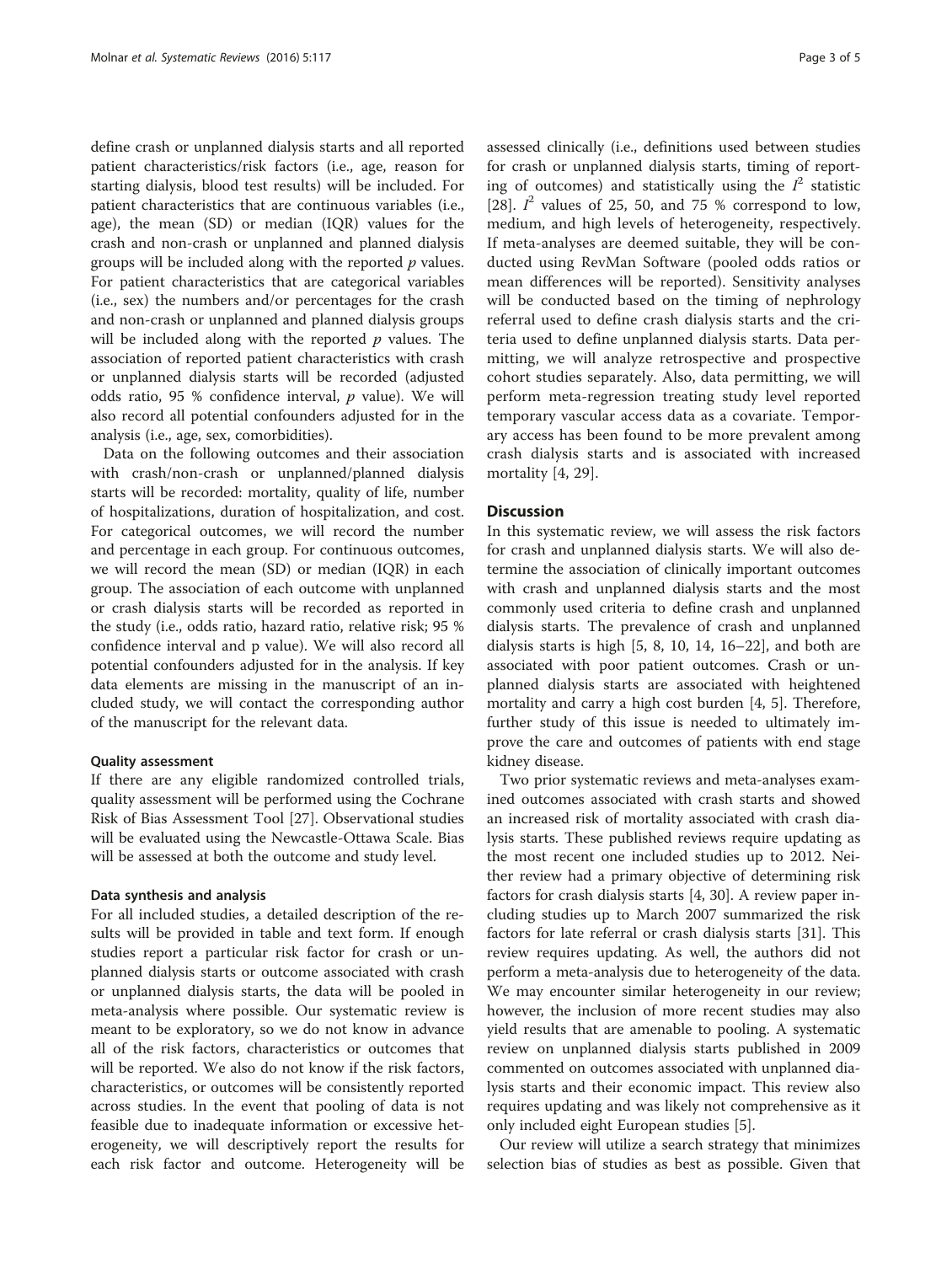<span id="page-3-0"></span>there are various criteria and terms used to define and label crash and unplanned dialysis starts, we will need to use very broad terms in our search strategy to ensure that all applicable articles are captured. We anticipate that our search will yield a very large number of titles for screening. As well, the nature of the review is quite broad with many data elements to be abstracted. This will complicate the data abstraction process and analysis but is necessary given the exploratory nature of the review. We predict that heterogeneity will limit our ability to pool many of the data elements. We will likely encounter not only heterogeneity in the reporting of outcomes (timing, definitions) but also heterogeneity between studies in terms of how crash and unplanned dialysis starts are defined. The most appropriate definitions for crash and unplanned dialysis starts are currently a matter of debate, which is one of the reasons for this review [\[4, 5, 32\]](#page-4-0).

Lastly, confounding needs to be considered when interpreting any conclusions drawn from this review. It would be unethical to randomize patients to crash vs. non-crash or unplanned vs. planned dialysis starts. For this reason, we anticipate that all of the studies included in this review will be observational. For example, we may find that anemia is associated with unplanned dialysis starts. However, an association does not necessarily equate to causation. Anemia may simply be associated with other factors that are the true cause for unplanned dialysis starts, such as patient non-adherence. The same concerns will apply to any conclusions with respect to outcomes associated with crash or unplanned dialysis starts. To minimize concerns with respect to confounding, we will abstract unadjusted and adjusted results for all studies as well as the variables that were adjusted for. We will also consider the biological plausibility of causation for any observed associations.

In summary, our systematic review and meta-analysis will provide a better understanding of the risk factors for and outcomes associated with unplanned and crash dialysis starts. The results may help to inform strategies and interventions that would reduce the incidence of crash and unplanned dialysis starts. This review will also determine the most commonly used definitions for crash and unplanned dialysis starts, which will help to guide future studies in this area.

## Appendix

### Search strategy

Database: Embase Classic + Embase <1947 to 2015 May 29>, Ovid MEDLINE(R) in-process and other nonindexed citations and Ovid MEDLINE $(R)$  <1946 to present>

Search strategy: June 1, 2015

1. Nephrology/or "Renal Replacement Therapy"/or exp Renal Dialysis/or exp Renal Insufficiency, Chronic/ (340678)

2. (nephrolog\$ or esrd or end stage renal disease or end stage kidney disease or chronic kidney failure or chronic renal failure or renal replacement therapy or dialysis or hemodialysis or haemodialysis).tw. (380283)

3. 1 or 2 (485466)

4. ((scheduled or emergency or hospital or programmed or nonprogrammed or urgent or nonurgent or acute or suboptimal or optimal or planned or accelerat\$) adj5 (start or initiation)).tw. (8352)

5. (unplanned or unscheduled or crash or "not planned").tw. (36125)

6. ((late or delay\$ or defer\$ or rate\$) adj3 (consul\$ or referr\$)).tw. (13742)

7. "time to treatment"/(4581)

8. or/4-7 (62467)

9. 3 and 8 (1924)

10. (Nephrology/or exp Renal Insufficiency, Chronic/ or "Renal Replacement Therapy"/or exp Renal Dialysis/) and "Referral and Consultation"/(1831)

11. 9 or 10 (3368)

12. 11 use prmz (1291) Medline

13. Nephrology/or "Renal Replacement Therapy"/or exp Renal Dialysis/or exp Renal Insufficiency, Chronic/ (340678)

14. (nephrolog\$ or esrd or end stage renal disease or end stage kidney disease or chronic kidney failure or chronic renal failure or renal replacement therapy or dialysis or hemodialysis or haemodialysis).tw. (380283)

15. 13 or 14 (485466)

16. ((scheduled or emergency or hospital or programmed or nonprogrammed or urgent or nonurgent or acute or suboptimal or optimal or planned or accelerat\$) adj5 (start or initiation)).tw. (8352)

17. (unplanned or unscheduled or crash or "not planned").tw. (36125)

18. ((late or delay\$ or defer\$ or rate\$) adj3 (consul\$ or referr\$)).tw. (13742)

19. "time to treatment"/(4581)

20. or/16-19 (62467)

21. 15 and 20 (1924)

22. (Nephrology/or exp Renal Insufficiency, Chronic/ or "Renal Replacement Therapy"/or exp Renal Dialysis/) and \*"Referral and Consultation"/(513)

23. (Nephrology/or exp Renal Insufficiency, Chronic/ or "Renal Replacement Therapy"/or exp Renal Dialysis/) and "Referral and Consultation"/and "time factors"/(255)

24. (Nephrology/or exp Renal Insufficiency, Chronic/ or "Renal Replacement Therapy"/or exp Renal Dialysis/) and \*time factors/(23)

25. 22 or 23 or 24 (639) 26. or/21-25 (2324)